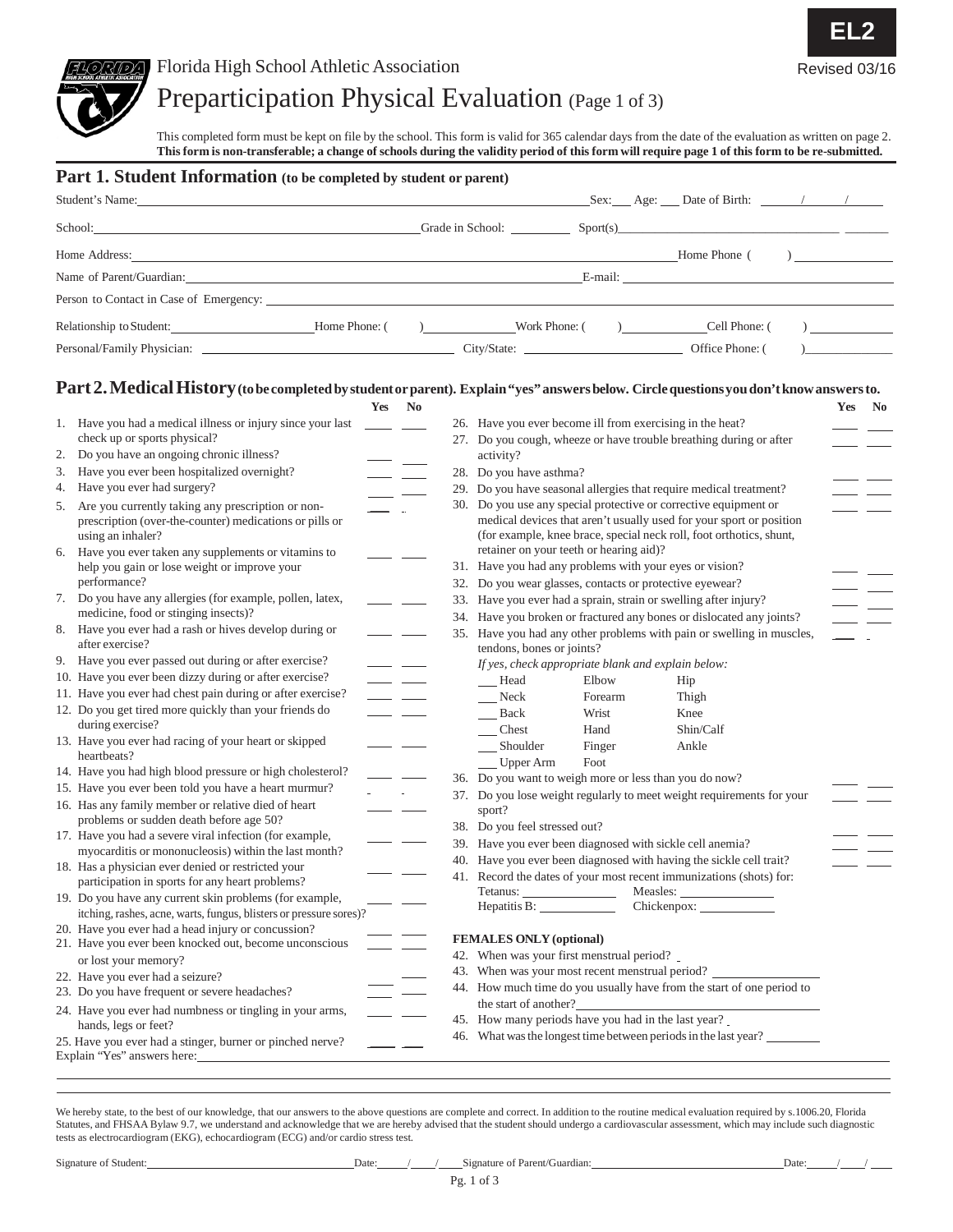



### Preparticipation Physical Evaluation (Page <sup>2</sup> of 3)

This completed form must be kept on file by the school. This form is valid for 365 calendar days from the date of the evaluation as written on page 2. This form is non-transferable; a change of schools during the validity period of this form will require page 1 of this form to be re-submitted.

### Part 3. Physical Examination (to be completed by licensed physician, licensed osteopathic physician, licensed chiropractic physi**cian, licensed physician assistant or certified advanced registered nurse practitioner).**

| Student's Name:          |                                                                                                                                                                                                                                |                    |                   |                |                          |                                                                                                                                                            |       | Date of Birth: / / |
|--------------------------|--------------------------------------------------------------------------------------------------------------------------------------------------------------------------------------------------------------------------------|--------------------|-------------------|----------------|--------------------------|------------------------------------------------------------------------------------------------------------------------------------------------------------|-------|--------------------|
| Height:                  |                                                                                                                                                                                                                                |                    |                   |                |                          |                                                                                                                                                            |       |                    |
|                          | Temperature:                                                                                                                                                                                                                   | Hearing: right: P_ | $\mathbf{F}$      | $left: P \t F$ |                          |                                                                                                                                                            |       |                    |
| Visual Acuity: Right 20/ |                                                                                                                                                                                                                                | Left 20/           | Corrected: Yes No |                | Pupils: Equal            | Unequal                                                                                                                                                    |       |                    |
| <b>FINDINGS</b>          |                                                                                                                                                                                                                                | <b>NORMAL</b>      |                   |                | <b>ABNORMAL FINDINGS</b> |                                                                                                                                                            |       | <b>INITIALS*</b>   |
| <b>MEDICAL</b>           |                                                                                                                                                                                                                                |                    |                   |                |                          |                                                                                                                                                            |       |                    |
| 1. Appearance            |                                                                                                                                                                                                                                |                    |                   |                |                          |                                                                                                                                                            |       |                    |
| 2.                       | Eyes/Ears/Nose/Throat                                                                                                                                                                                                          |                    |                   |                |                          |                                                                                                                                                            |       |                    |
| 3.                       | Lymph Nodes                                                                                                                                                                                                                    |                    |                   |                |                          |                                                                                                                                                            |       |                    |
| Heart<br>4.              |                                                                                                                                                                                                                                |                    |                   |                |                          |                                                                                                                                                            |       |                    |
| Pulses<br>5.             |                                                                                                                                                                                                                                |                    |                   |                |                          |                                                                                                                                                            |       |                    |
| Lungs<br>6.              |                                                                                                                                                                                                                                |                    |                   |                |                          |                                                                                                                                                            |       |                    |
| Abdomen<br>7.            |                                                                                                                                                                                                                                |                    |                   |                |                          |                                                                                                                                                            |       |                    |
| 8.                       | Genitalia (males only)                                                                                                                                                                                                         |                    |                   |                |                          |                                                                                                                                                            |       |                    |
| 9.<br>Skin               |                                                                                                                                                                                                                                |                    |                   |                |                          |                                                                                                                                                            |       |                    |
| MUSCULOSKELETAL          |                                                                                                                                                                                                                                |                    |                   |                |                          |                                                                                                                                                            |       |                    |
| 10. Neck                 |                                                                                                                                                                                                                                |                    |                   |                |                          |                                                                                                                                                            |       |                    |
| 11. Back                 |                                                                                                                                                                                                                                |                    |                   |                |                          |                                                                                                                                                            |       |                    |
| 12. Shoulder/Arm         |                                                                                                                                                                                                                                |                    |                   |                |                          |                                                                                                                                                            |       |                    |
| 13. Elbow/Forearm        |                                                                                                                                                                                                                                |                    |                   |                |                          |                                                                                                                                                            |       |                    |
| 14. Wrist/Hand           |                                                                                                                                                                                                                                |                    |                   |                |                          |                                                                                                                                                            |       |                    |
| 15. Hip/Thigh            |                                                                                                                                                                                                                                |                    |                   |                |                          |                                                                                                                                                            |       |                    |
| 16. Knee                 |                                                                                                                                                                                                                                |                    |                   |                |                          |                                                                                                                                                            |       |                    |
|                          |                                                                                                                                                                                                                                |                    |                   |                |                          |                                                                                                                                                            |       |                    |
| 17. Leg/Ankle            |                                                                                                                                                                                                                                |                    |                   |                |                          |                                                                                                                                                            |       |                    |
| 18. Foot                 | *-station-based examination only                                                                                                                                                                                               |                    |                   |                |                          |                                                                                                                                                            |       |                    |
|                          |                                                                                                                                                                                                                                |                    |                   |                |                          |                                                                                                                                                            |       |                    |
|                          | ASSESSMENT OF EXAMINING PHYSICIAN/PHYSICIAN ASSISTANT/NURSE PRACTITIONER                                                                                                                                                       |                    |                   |                |                          |                                                                                                                                                            |       |                    |
|                          |                                                                                                                                                                                                                                |                    |                   |                |                          | I hereby certify that each examination listed above was performed by myself or an individual under my direct supervision with the following conclusion(s): |       |                    |
|                          | Cleared without limitation                                                                                                                                                                                                     |                    |                   |                |                          |                                                                                                                                                            |       |                    |
|                          | Disability: 2000 Contract Contract Contract Contract Contract Contract Contract Contract Contract Contract Contract Contract Contract Contract Contract Contract Contract Contract Contract Contract Contract Contract Contrac |                    |                   |                |                          | Diagnosis:                                                                                                                                                 |       |                    |
|                          |                                                                                                                                                                                                                                |                    |                   |                |                          |                                                                                                                                                            |       |                    |
| Precautions:             |                                                                                                                                                                                                                                |                    |                   |                |                          |                                                                                                                                                            |       |                    |
|                          |                                                                                                                                                                                                                                |                    |                   |                |                          |                                                                                                                                                            |       |                    |
| Not cleared for:         |                                                                                                                                                                                                                                |                    |                   |                |                          | Reason:                                                                                                                                                    |       |                    |
|                          |                                                                                                                                                                                                                                |                    |                   |                |                          |                                                                                                                                                            |       |                    |
|                          | Cleared after completing evaluation/rehabilitation for: ________________________                                                                                                                                               |                    |                   |                |                          |                                                                                                                                                            |       |                    |
|                          | Referred to the contract of the contract of the contract of the contract of the contract of the contract of the contract of the contract of the contract of the contract of the contract of the contract of the contract of th |                    |                   |                |                          | For:                                                                                                                                                       |       |                    |
|                          |                                                                                                                                                                                                                                |                    |                   |                |                          |                                                                                                                                                            |       |                    |
| Recommendations:         |                                                                                                                                                                                                                                |                    |                   |                |                          |                                                                                                                                                            |       |                    |
|                          |                                                                                                                                                                                                                                |                    |                   |                |                          |                                                                                                                                                            |       |                    |
|                          | Name of Physician/Physician Assistant/Nurse Practitioner (print):                                                                                                                                                              |                    |                   |                |                          |                                                                                                                                                            | Date: |                    |
| Address:                 |                                                                                                                                                                                                                                |                    |                   |                |                          |                                                                                                                                                            |       |                    |
|                          |                                                                                                                                                                                                                                |                    |                   |                |                          |                                                                                                                                                            |       |                    |
|                          |                                                                                                                                                                                                                                |                    |                   |                |                          |                                                                                                                                                            |       |                    |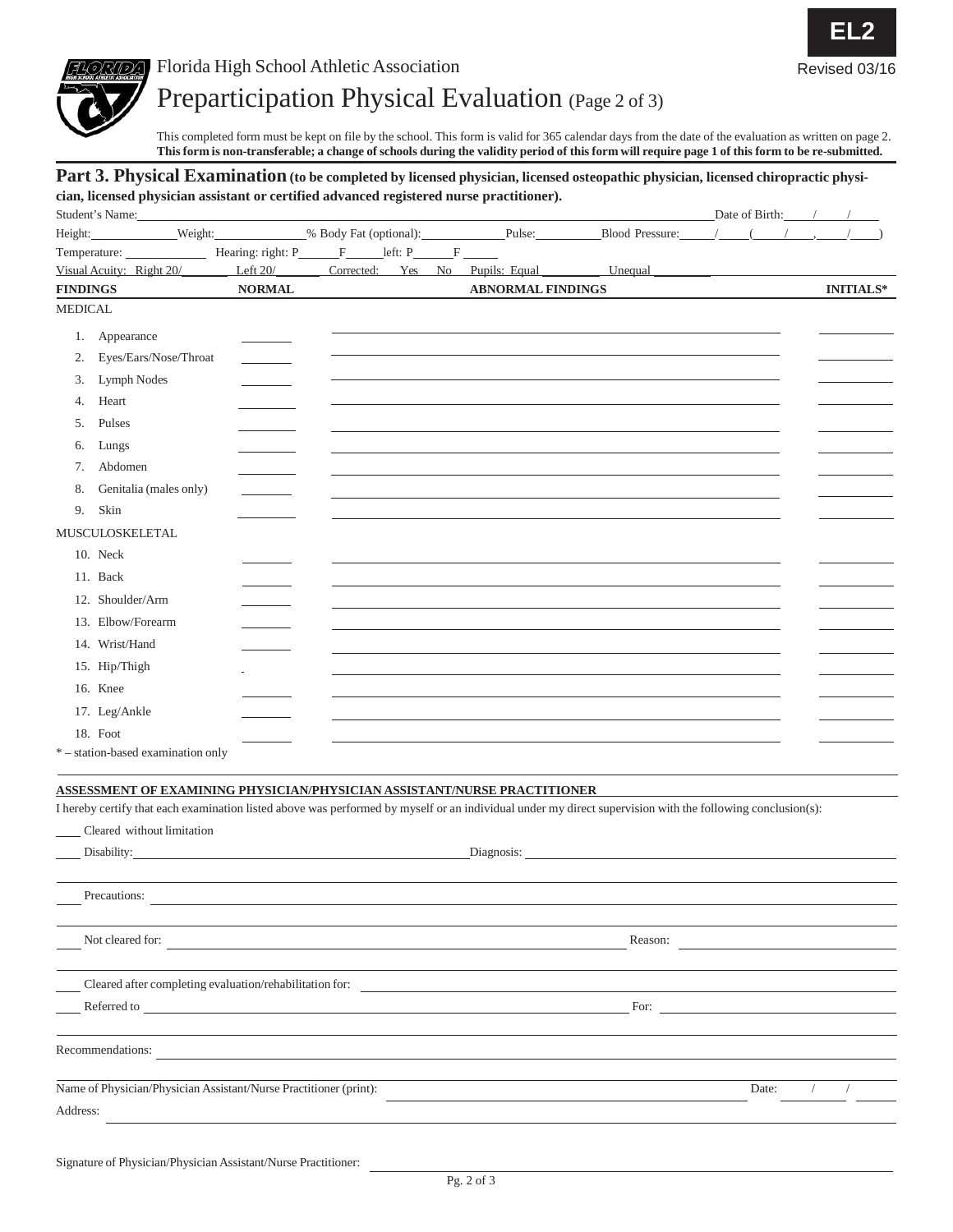

### Florida High School Athletic Association Revised 03/16

### Preparticipation Physical Evaluation (Page <sup>3</sup> of 3)

This completed form must be kept on file by the school. This form is valid for 365 calendar days from the date of the evaluation as written on page 2. This form is non-transferable; a change of schools during the validity period of this form will require page 1 of this form to be re-submitted.

**EL2**

Student's Name:

### **ASSESSMENT OF PHYSICIAN TO WHOM REFERRED (if applicable)**

I hereby certify that the examination(s) for which referred was/were performed by myself or an individual under my direct supervision with the following conclusion(s):

| Cleared without limitation                                                                                                            |       |
|---------------------------------------------------------------------------------------------------------------------------------------|-------|
| Disability:                                                                                                                           |       |
|                                                                                                                                       |       |
| Precautions:<br><u> 1980 - Jan Samuel Barbara, margaret e a seu a construir a construir a construir a construir a construir a con</u> |       |
| Not cleared for:                                                                                                                      |       |
| Cleared after completing evaluation/rehabilitation for:                                                                               |       |
| Recommendations:                                                                                                                      |       |
|                                                                                                                                       | Date: |
| Address:                                                                                                                              |       |

Signature of Physician:

Based on recommendations developed by the American Academy of Family Physicians, American Academy of Pediatrics, American Medical Society for Sports Medicine, American Orthopae*dic Society for Sports Medicine and American Osteopathic Academy for Sports Medicine.*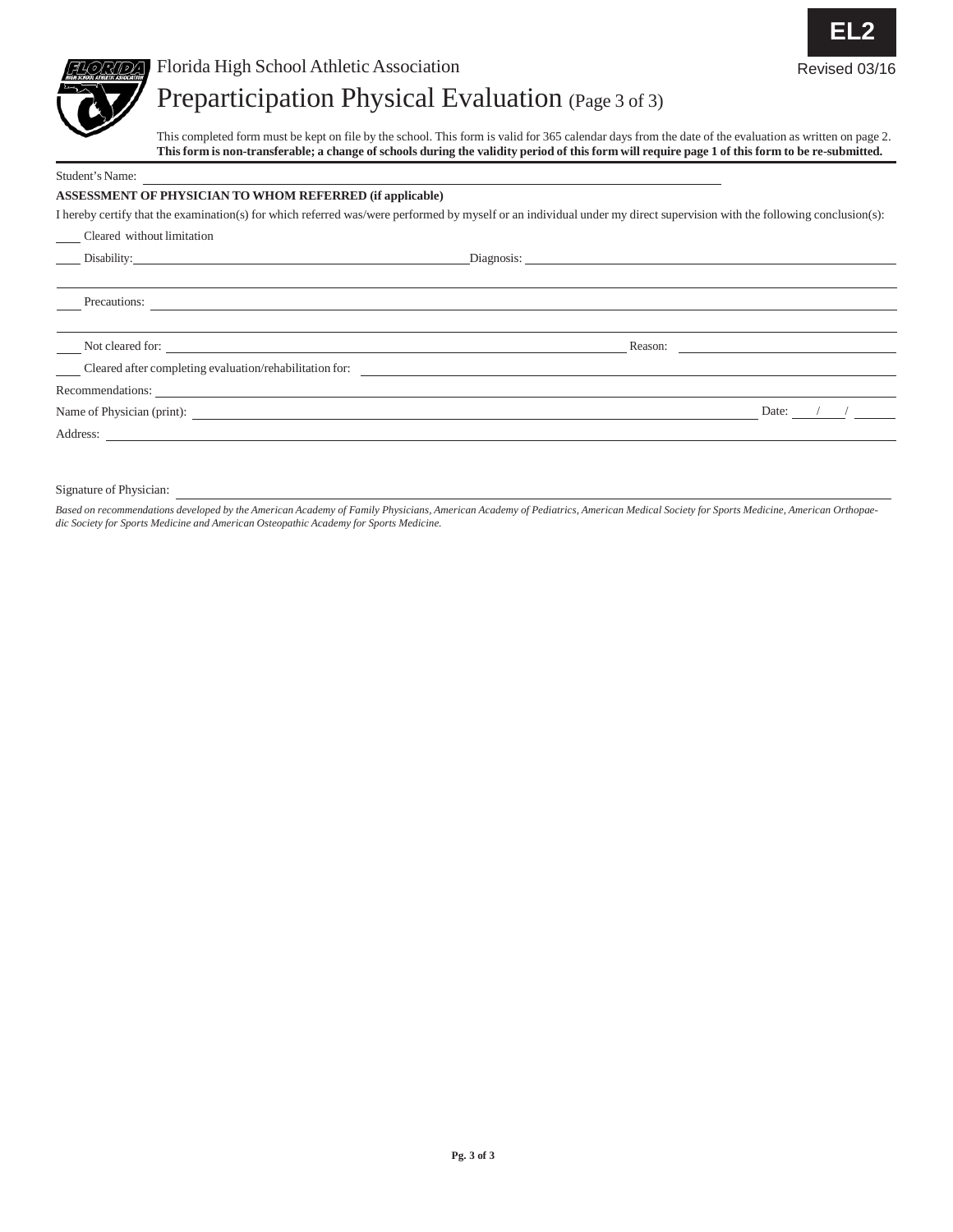#### INTERSCHOLASTIC ATHLETICS PARENTAL PERMISSION, RELEASE

### EMERGENCY MEDICAL AUTHORIZATION AND AUTHORIZATIONN TO RELEASE INFORMATION

### NOTICE TO THE MINOR CHILD'S NATURAL GUARDIAN

READ THIS FORM COMPLETELY AND CAREFULLY. YOU ARE AGREEING TO LET YOUR MINOR CHILD ENGAGE IN A POTENTIALLY DANGEROUS ACTIVITY. YOU ARE AGREENING THAT, EVEN IF OKALOOSA COUNTY SCHOOL DISTRICT, ITS SCHOOL BOARD, ITS EMPLOYEES, AGENTS OR ASSIGNS USES REASONABLE CARE IN PROVIDING THIS ACTIVITY, THERE IS A CHANCE YOUR CHILD MAY BE SEROUSLY INJURED OR KILLED BY PARTICPATING IN THIS ACTIVITY BECAUSE THERE ARE CERTAIN DANGERS INHERENT IN THE ACTIVITY WHICH CAN NOT BE AVOIDED OR ELIMINATED. BY SIGNING THIS FORM YOU ARE GIVING UP YOUR CHILD'S RIGHT AND YOUR RIGHT TO RECOVER FROM OKALOOSA COUNTY SCHOOL DISTRICT, IT'S SCHOOL BOARD, ITS EMPLOYEES, AGENTS OR ASSIGNS IN A LAWSUIT FOR ANY PERSONAL INJURY, INCLUDING DEATH, TO YOUR CHILD OR ANY PROPERTY DAMAGE THAT RESULTS FROM THE RISKS THAT ARE A NATURAL PART OF THE ACTIVITY. YOU HAVE THE RIGHT TO REFUSE TO SIGN THIS FORM, AND OKALOOSA COUNTY SCHOOL DISTRICT, ITS EMPLOYEES, AGENTS OR ASSIGNS HAS THE RIGHT TO REFUSE TO LET YOUR CHILD PARTICIPATE IF YOU DO NOT SIGN THIS FORM.

*No student will be allowed to practice or participate in any organized interscholastic athletic activity until this document is signed notarized and returned to the school Athletic Department*

| Student name |                  |                 | Grade      | male /<br>temale |
|--------------|------------------|-----------------|------------|------------------|
| Address      |                  |                 | Home phone |                  |
| City         | $\mathcal{L}$ id | Emergency phone |            |                  |

PURPOSE: To provide the consent of parents and/or guardians for students to participate in interscholastic activities of the School District and provide a hold harmless release of liability, to authorize the provision of emergency medical treatment for that student who may become ill or injured during such activities and authorizing the release of protected health information.

#### **PLEASE COMPLETE ALL PARTS**

#### **PART I – PARENTAL /GUARDIAN PERMISSION, ACKNOWLEDGEMENT AND RELEASE**

| A. I. |                                                                                                                                                            |  |                       |
|-------|------------------------------------------------------------------------------------------------------------------------------------------------------------|--|-----------------------|
|       | School during the school year, and I know of, and acknowledge that my child/ward knows of, the risks involved in                                           |  |                       |
|       | interscholastic athletic participation, understand that serious injury, and even death, is possible in such participation and choose to accept any and all |  |                       |
|       | responsibility for his/her safety and welfare while participating in athletics. With full understanding of the risks involved, I release and hold harmless |  |                       |
|       | my child's/ward's school, and the Okaloosa County School District, its School Board, its officers, employees, agents or assigns, of any and all            |  |                       |
|       | responsibility and liability for any injury or claim resulting from such athletic participation and agree to take no legal action against the Okaloosa     |  |                       |
|       | County School District, its School Board, its officers, employees, agents or assigns, because of any accident or mishap involving the athletic             |  |                       |
|       | participation of my child/ward. As required by F.S. 1014.06(1), I specifically authorize healthcare services to be provided for my child/ward by a         |  |                       |
|       | healthcare practitioner, as defined in F.S. 456.001, or someone under the direct supervision of a healthcare practitioner, should the need arise for such  |  |                       |
|       | treatment, while my child/ward is under the supervision of the school. I further hereby authorize the use or discloser of my child's/ward's individually   |  |                       |
|       | identifiable health information should treatment for illness or injury become necessary.                                                                   |  |                       |
|       | I understand the Okaloosa County School District requires all students participating in interscholastic athletics be covered by a medical insurance        |  |                       |
|       | policy providing a minimum of \$25,000 limit for medical expenses. I hereby certify                                                                        |  | is covered by medical |

insurance providing at least \$25,000 for medical expenses. **The name of our medical insurance company is is included in the event of an injury.** I assume full responsibility and liability **in the event of an injury.** I assume full responsibility and liability for any and all expenses connected with an injury and/or illness that is not paid by out insurance company or through Military benefits if this child is entitled to military privileges. I further certify I will notify the principal of the school this child is attending if there is any change in this insurance coverage, and I will purchase the Student and/or Football insurance offered at the school. (STUDENT AND/OR FOOTBALL INSURANCE MAY BE PURCHASED AT YOUR SCHOOL)

B. I grant the released parties the right to photograph and /or videotape my child/ward and further to use said child's/ward's name, face, likeness, voice and appearance in connection with exhibitions, publicity, advertising, promotional and commercial materials without reservation or limitation. The released parties, however, are under no obligation to exercise said rights herein.

C. I also hereby grant permission for my child/ward to be transported by private automobile and/or School District authorized transportation during the school year in which this release is effective to and from all interscholastic sports events.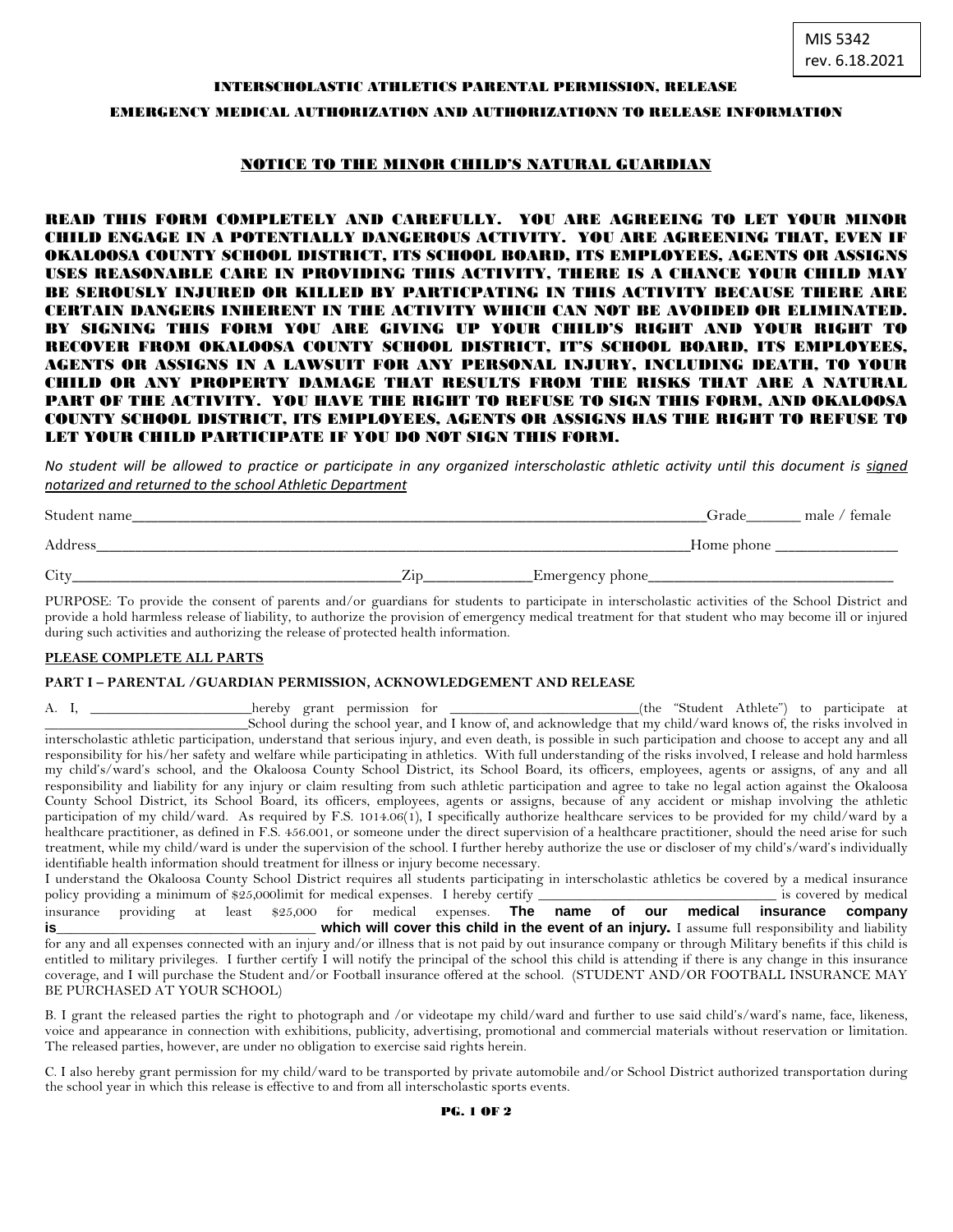#### **PART II – EMERGENCY MEDICAL AUTHORIZATION**

In the event reasonable attempts me at \_\_\_\_\_\_\_\_\_\_\_\_\_\_\_\_\_\_\_\_\_\_\_\_\_\_\_\_\_\_\_\_\_\_\_\_\_\_\_\_\_\_\_\_\_\_\_\_\_\_\_\_\_\_\_\_\_\_\_\_\_\_(phone number) have been

unsuccessful, I give my consent for (1) the administration of any treatment deemed necessary by \_\_\_\_\_\_\_\_\_\_\_\_\_\_\_\_\_\_\_\_\_\_\_\_(preferred physician) or \_\_\_\_\_\_\_\_\_\_\_\_\_\_\_\_\_\_\_\_\_(preferred dentist), or in the event the designated preferred practitioner is not available, by another physician or dentist and (preferred hospital) or any hospital reasonably accessible. This authorization does not cover major surgery unless the medical opinions of two other licensed physicians or dentist concurring in the necessity for such surgery are obtained prior to the performance of such surgery. I hereby authorize any treating physicians, including athletic trainers and team volunteer doctors, to provide information to school officials regarding my child's medical condition or injuries. **Facts concerning the child's medical history including allergies, medications being taken, and any physical impairments to which a physician should be alerted. (list or write "none")\_\_\_\_\_\_\_\_\_\_\_\_\_\_\_\_\_\_\_\_\_\_\_\_\_\_\_\_\_\_\_\_\_\_\_\_\_\_\_\_\_\_\_\_\_\_\_\_\_\_\_\_\_\_\_\_\_\_\_\_\_\_\_\_\_\_\_\_\_\_\_\_\_\_\_\_\_\_\_.**

MEDICAL PROVIDERS MAY ACCEPT A PHOTOCOPY OF THIS SIGNED AUTHORIZATION AS IF IT WERE AN ORIGINAL FOR ALL PURPOSES.

### **PART III – AUTHORIZATION/CONSENT FOR DISCLOSURE OF PROTECTED HEALTH INFORMATION**

I hereby authorize the athletic trainers, sports medicine staff and other health care personnel representing (student)

to release information regarding the Student Athlete's protected health information and related information regarding injury or illness during the Student Athlete's training for and participation in interscholastic sports at \_\_\_\_\_\_\_\_\_\_\_\_\_\_\_\_\_\_\_\_\_\_\_\_\_\_\_\_\_\_\_\_\_\_\_\_\_\_\_\_\_\_\_\_\_School. This

protected health information may concern the Student Athlete's medical status, medical conditions, injuries, prognosis, diagnosis, athlete's participation status, and related personally identifiable health information. This protected health information may be released to other health care providers, hospitals and/or medical clinics and laboratories, Student Athlete's coaches, medical insurance coordinators, the school's Athletic Director and Principal, athletic and/or school administrators, chaplains and/or clergy members, and officials of the Okaloosa County Middle School Athletic Conference. I also authorize the Student Athlete's coaches and other school staff to release protected health information to the athletic trainer, sports medicine staff and other health care personnel as identified above and to other health care professionals providing services to the Student Athlete. As the parent or guardian of the Student Athlete, I hereby confirm that I have signed this authorization/consent for the disclosure of the Student Athlete's protected health information voluntarily. I understand that my child's protected health information is protected by federal regulations under the Health Information Portability and Accountability Act (HIPAA) of the Family Educational Rights and privacy Act of 1974 (the Buckley Amendment) and may not be disclosed without either parent/legal guardian authorization under HIPAA or consent under the Buckley Amendment I the parent/legal guardian understand that once protected health information is disclosed per authorization or consent, the information is subject to redisclosure and may no longer be protected by HIPAA and/or the Buckley Amendment. I, the parent/legal guardian, understand that I may revoke this authorization/consent any time by notifying in writing to the school's Athletic Director, but if I do, it will not have any effect on the actions the Okaloosa county School officials took in reliance on this authorization/consent prior to receiving the revocation. I understand that I may see and obtain a copy of all protected health information described on this form, for a reasonable copy fee, if I ask for it. I further understand that I may request a copy of this form after I sign it. This authorization/consent expires one year from the date it is signed.

I HAVE READ THE ABOVE AND AUTHORIZE THE DISCLOSURE AND RELEASE OF THE STUDENT ATHLETE'S PROTECTED HEALTH INFORMATION AS STATED.

\*\*\*\*\*\*\*\*\*\*\*\*\*\*\*\*\*\*\*\*\*\*\*\*\*\*\*\*\*\*\*\*\*\*\*\*\*\*\*\*\*\*\*\*\*\*\*\*\*\*\*\*\*\*\*\*\*\*\*\*\*\*\*\*\*\*\*\*\*\*\*\*\*\*\*\*\*\*\*\*\*\*\*\*\*\*\*\*\*\*\*\*\*\*\*\*\*\*\*\*\*\*\*\*\*\*\*\*\*\*\*\*\*\*\*\*\*\*\*\*

Concussion & Heat Related Illness Information Release Form (EL3CH) must be signed along with this form, PRIOR TO NOTARIZATION, and the terms and conditions of the EL3CH Form are considered incorporated into this Authorization.

#### BY SIGNING BELOW I VERIFY THAT I HAVE READ, REVIEWED AND COMPLETED ALL THREE (3) PARTS OF THIS PERMISSION AND AUTHORIZATION FROM AND KNOW IT CONTAINS A RELEASE.

\_\_\_\_\_\_\_\_\_\_\_\_\_\_\_\_\_\_\_\_\_ \_\_\_\_\_\_\_\_\_\_\_\_\_\_\_\_\_\_\_\_\_\_\_\_\_\_\_\_\_\_\_\_\_\_\_\_\_\_\_\_\_ \_\_\_\_\_\_\_\_\_\_\_\_\_\_\_\_\_\_\_\_\_\_\_\_\_\_\_\_\_\_\_\_\_\_\_\_\_\_\_\_\_\_\_\_\_\_\_\_\_ Date Printed Name of Parent or Guardian Signature of Parent or Guardian STATE OF FLORIDA-COUNTY OF OKALOOSA The foregoing instrument was acknowledge before me this \_\_\_\_\_\_\_\_\_\_\_\_\_\_\_\_\_\_\_\_\_\_ by \_\_\_\_\_\_\_\_\_\_\_\_\_\_\_\_\_\_\_\_\_\_\_\_\_\_\_\_\_\_\_\_\_\_\_\_\_\_\_\_\_\_\_\_\_\_ Date Name of Person Acknowledged Who is personally known to me or who has produced \_\_\_\_\_\_\_\_\_\_\_\_\_\_\_\_\_\_\_\_\_\_\_\_\_\_\_\_\_\_\_\_\_\_ as identification and who did/did not take an oath Type of Identification \_\_\_\_\_\_\_\_\_\_\_\_\_\_\_\_\_\_\_\_\_\_\_\_\_\_\_\_\_\_\_\_\_\_\_\_\_\_\_\_\_\_\_\_\_\_\_\_\_\_\_\_\_\_\_ \_\_\_\_\_\_\_\_\_\_\_\_\_\_\_\_\_\_\_\_\_\_\_\_\_\_\_\_\_\_\_\_\_\_\_\_\_\_\_\_\_\_\_\_\_\_\_\_\_\_\_\_\_\_\_\_\_\_\_ Signature of Notary Taking Acknowledgement Name of Notary (Typed, Printed or Stamped) Notary Expiration: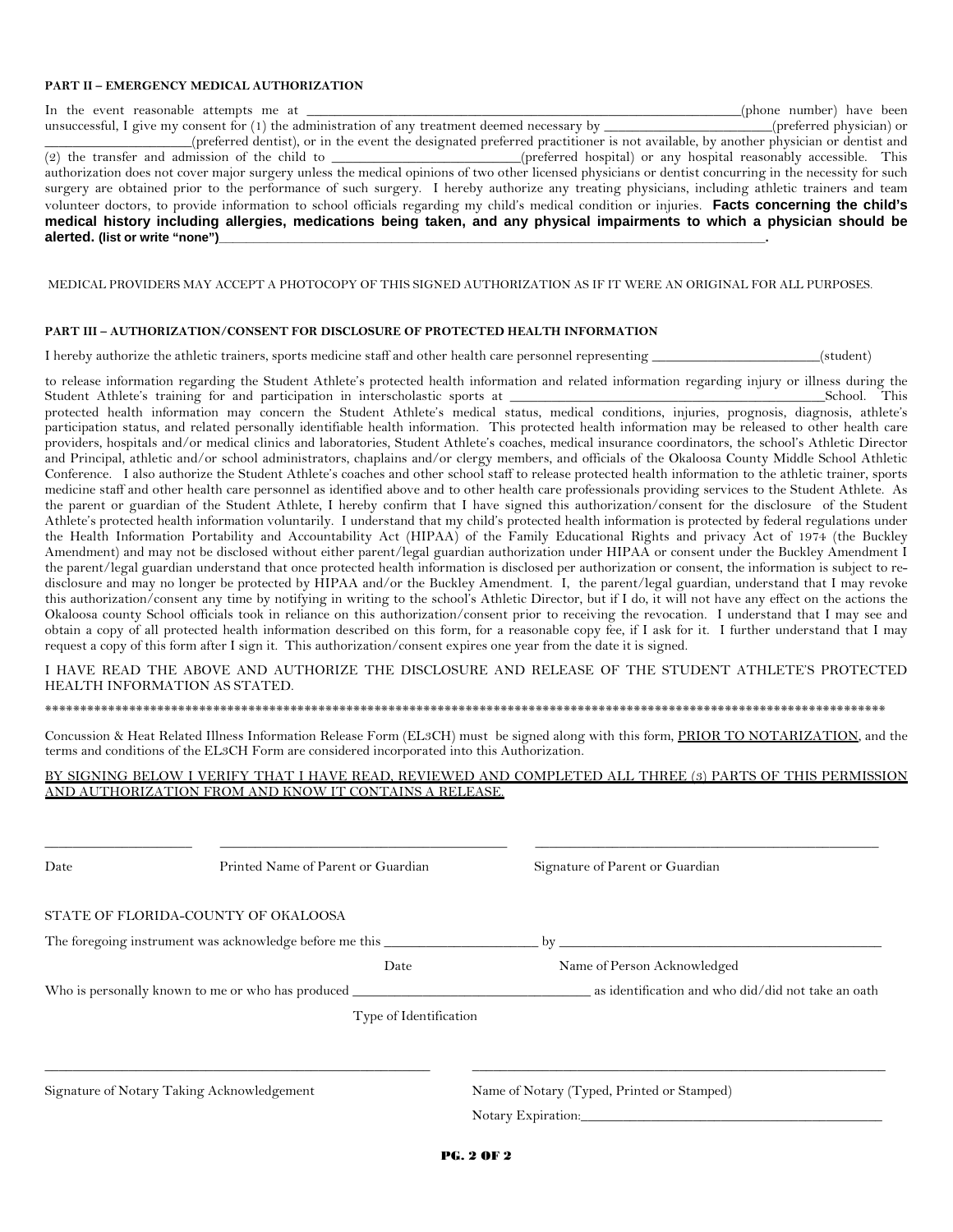

### **Consent and Release from Liability Certificate** (Page 1 of 4) Revised 06/21

This completed form must be kept on file by the school. This form is valid for 365 calendar days from the date of the most recent signature. This form is non-transferable; a change of schools during the validity period of this form will require this form to be re-submitted.

### **School: School District** (if applicable):

### **Part 1. Student Acknowledgement and Release (to be signed by student at the bottom)**

I have read the (condensed) FHSAA Eligibility Rules printed on Page 4 of this "Consent and Release Certificate" and know of no reason why I am not eligible to represent my school in interscholastic athletic competition. If accepted as a representative, I agree to follow the rules of my school and FHSAA and to abide by their decisions. I know that athletic participation is a privilege. I k know that athletic participation is a privilege. I know of the risks involved in athletic participation, understand that serious injury, including the potential for a<br>concussion, and even death, is possible in such partici parent(s)/guardian(s), I hereby release and hold harmless my school, the schools against which it competes, the school district, the contest officials and FHSAA of any and all responsibility and liability for any injury or claim resulting from such athletic participation and agree to take no legal action against FHSAA because of any accident<br>or mishap involving my athletic participation. injury become necessary. I hereby grant to FHSAA the right to review all records relevant to my athletic eligibility including, but not limited to, my records relating to enrollment and attendance, academic standing, age, discipline, finances, residence and physical fitness. I hereby grant the released parties the right to photograph and/or<br>videotape me and further to use my name, face, lik materials without reservation or limitation. The released parties, however, are under no obligation to exercise said rights herein. I understand that the authorizations and rights granted herein are voluntary and that I may revoke any or all of them at any time by submitting said revocation in writing to my school. By doing so, however, I understand that I will no longer be eligible for participation in interscholastic athletics.

#### Part 2. Parental/Guardian Consent, Acknowledgement and Release (to be completed and signed by a parent(s)/guardian(s) at the bot**tom; where divorced or separated, parent/guardian with legal custody must sign.)**

A. I hereby give consent for my child/ward to participate in any FHSAA recognized or sanctioned sport **EXCEPT** for the following sport(s):

#### *List sport(s) exceptions here*

B. I understand that participation may necessitate an early dismissal from classes.

C. I know of, and acknowledge that my child/ward knows of, the risks involved in interscholastic athletic participation, understand that serious injury, and even death, is possible in such participation and choose to accept any and all responsibility for his/her safety and welfare while participating in athletics. With full understanding of the risks involved, I release and hold harmless my child's/ward's school, the schools against which it competes, the school district, the contest officials and FHSAA of any and all responsibility and liability for any injury or claim resulting from such athletic participation and agree to take no legal action against the FHSAA because of any accident or mishap involving the athletic participation of my child/ward. As required by F.S. 1014.06(1), I specifically authorize healthcare services to be provided for my child/ward by a healthcare practitioner, as defined in F.S. 456.001, or someone under the direct supervision of a healthcare practitioner, should the need arise for such treatment, while my child/ward is under the supervision of the school. I further hereby authorize the use or discloser of my child's/ward's individually identifiable health information should treatment for illness or injury become necessary. I consent to the disclosure to the FHSAA, upon its request, of all records relevant to my child/ward's athletic eligibility including, but not limited to, records relating to enrollment and attendance, academic standing, age, discipline, finances, residence and physical fitness. I grant the released parties the right to photograph and/or videotape my child/ward and further to use said child's/ward's name, face, likeness, voice and appearance in connection with exhibitions, publicity, advertising, promotional and commercial materials without reservation or limitation. The released parties, however, are under no obligation to exercise said rights herein.

D. I am aware of the potential danger of concussions and/or head and neck injuries in interscholastic athletics. I also have knowledge about the risk of continuing to participate once such an injury is sustained without proper medical clearance.

**READ THIS FORM COMPLETELY AND CAREFULLY. YOU ARE AGREEING TO LET YOUR MINOR CHILD ENGAGE IN A POTENTIALLY DANGEROUS ACTIVITY. YOU ARE AGREEING THAT, EVEN IF MY CHILD'S/WARD'S SCHOOL, THE SCHOOLS AGAINST WHICH IT COMPETES, THE SCHOOL DISTRICT, THE CONTEST OFFICIALS AND FHSAA USES REASONABLE CARE IN PROVIDING THIS ACTIVITY, THERE IS A CHANCE YOUR CHILD MAY BE SERI-OUSLY INJURED OR KILLED BY PARTICIPATING IN THIS ACTIVITY BECAUSE THERE ARE CERTAIN DANGERS INHERENT IN THE ACTIVITY WHICH CANNOT BE AVOIDED OR ELIMINATED. BY SIGNING THIS FORM YOU ARE GIVING UP YOUR CHILD'S RIGHT AND YOUR RIGHT TO RECOVER FROM MY CHILD'S/WARD'S SCHOOL, THE SCHOOLS AGAINST WHICH IT COMPETES, THE SCHOOL DISTRICT, THE CONTEST OFFICIALS AND FHSAA IN A LAWSUIT FOR ANY PERSONAL INJURY, INCLUDING DEATH, TO YOUR CHILD OR ANY PROPERTY DAMAGE** FUSE TO SIGN THIS FORM, AND MY CHILD'S/WARD'S SCHOOL, THE SCHOOLS AGAINST WHICH IT COMPETES, **THE SCHOOL DISTRICT, THE CONTEST OFFICIALS AND FHSAA HAS THE RIGHT TO REFUSE TO LET YOUR CHILD PARTICIPATE IF YOU DO NOT SIGN THIS FORM.**

| E. I agree that in the event we/I pursue litigation seeking injunctive relief or other legal action impacting my child (individually) or my child's team participation |  |  |
|------------------------------------------------------------------------------------------------------------------------------------------------------------------------|--|--|
| in FHSAA state series contests, such action shall be filed in the Alachua County, Florida, Circuit Court.                                                              |  |  |

In FHSAA state series contests, such action shall be filed in the Alachua County, Florida, Circuit Court.<br>F. I understand that the authorizations and rights granted herein are voluntary and that I may revoke any or all of writing to my school. By doing so, however, I understand that my child/ward will no longer be eligible for participation in interscholastic athletics.<br>G. Please check the appropriate box(es):

Please check the appropriate box(es):

 **My child/ward is covered under our family health insurance plan, which has limits of not less than \$25,000**. Policy Number:

#### **Company:\_\_\_\_\_\_\_\_\_\_\_\_\_\_\_\_\_\_\_\_\_\_\_\_\_\_\_\_\_\_\_\_\_\_\_\_\_\_\_\_\_\_\_\_\_\_\_\_\_\_\_\_\_\_\_\_\_\_\_\_\_\_\_\_**

My child/ward is covered by his/her school's activities medical base insurance plan.

I have purchased supplemental football insurance through my child's/ward's chool.

#### **I HAVE READ THIS CAREFULLYAND KNOW IT CONTAINS A RELEASE (Only one parent/guardian signature is required)**

Name of Parent/Guardian (printed) Signature of Parent/Guardian Date

/ / / /

/ /

Name of Parent/Guardian (printed) Signature of Parent/Guardian Date **I HAVE READ THIS CAREFULLYAND KNOW IT CONTAINS A RELEASE (student must sign)**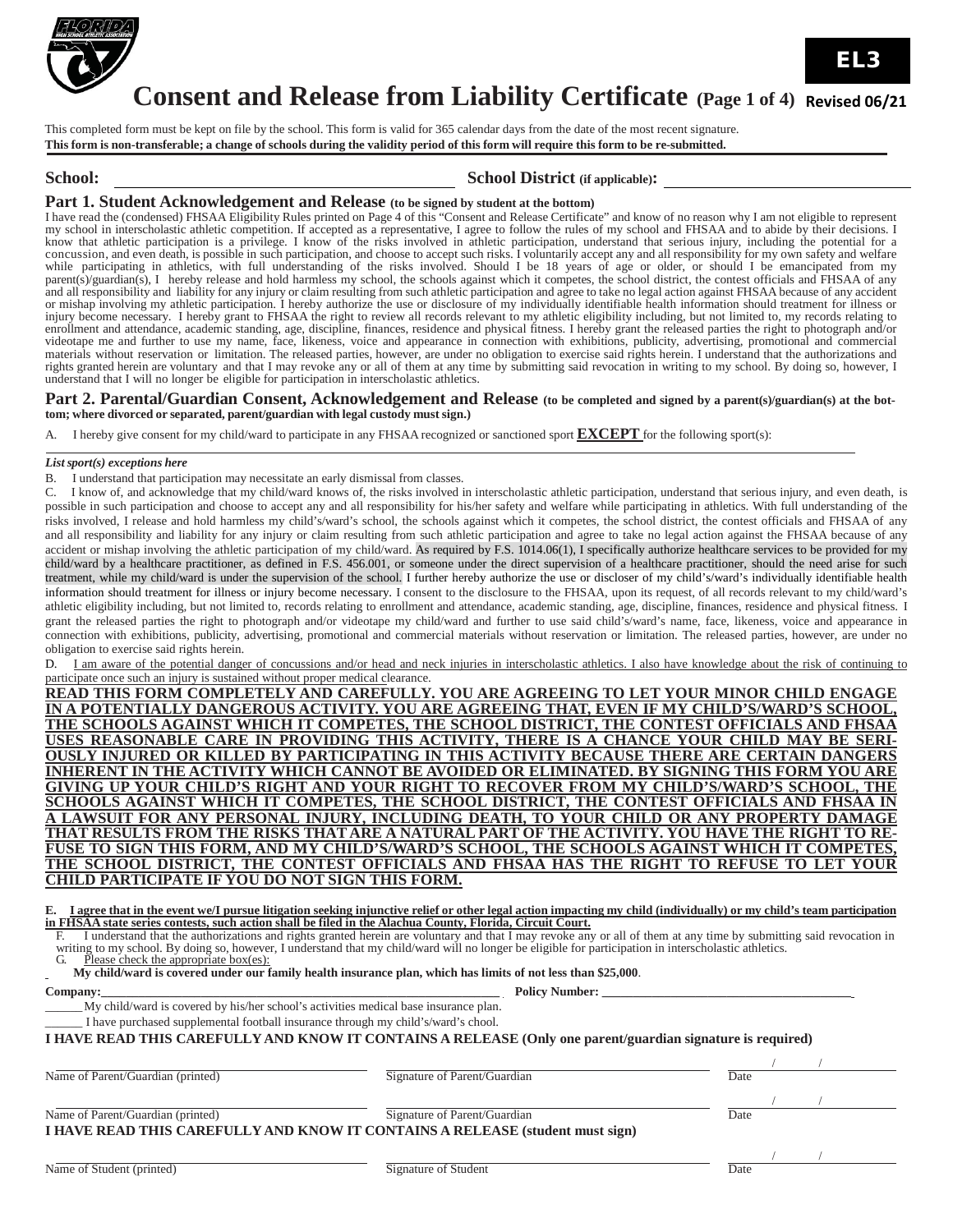

**School:** 

**Consent and Release from Liability Certificate for Concussions (Page 2 of 4)**

This completed form must be kept on file by the school. This form is valid for 365 calendar days from the date of the most recent signature.

### **School District (if applicable):**

### **Concussion Information**

Concussion is a brain injury. Concussions, as well as all other head injuries, are serious. They can be caused by a bump, a twist of the head, sudden deceleration or acceleration, a blow or jolt to the head, or by a blow to another part of the body with force transmitted to the head. You can't see a concussion, and more than 90% of all concussions occur without loss of consciousness. Signs and symptoms of concussion may show up right after the injury or can take hours or days to fully appear. All concussions are potentially serious and, if not managed properly, may result in complications including brain damage and, in rare cases, even death. Even a "ding" or a bump on the head can be serious. If your child reports any symptoms of concussion, or if you notice the symptoms or signs of concussion yourself, your child should be immediately removed from play, evaluated by a medical professional and cleared by a medical doctor.

#### **Signs and Symptoms of a Concussion:**

Concussion symptoms may appear immediately after the injury or can take several days to appear. Studies have shown that it takes on average 10-14 days or longer for symptoms to resolve and, in rare cases or if the athlete has sustained multiple concussions, the symptoms can be prolonged. Signs and symptoms of concussion can include: (not all-inclusive)

- Vacant stare or seeing stars
- Lack of awareness of surroundings
- Emotions out of proportion to circumstances (inappropriate crying or anger)
- Headache or persistent headache, nausea, vomiting
- Altered vision
- Sensitivity to light or noise
- Delayed verbal and motor responses
- Disorientation, slurred or incoherent speech
- Dizziness, including light-headedness, vertigo(spinning) or loss of equilibrium (being off balance or swimming sensation)
- Decreased coordination, reaction time
- Confusion and inability to focus attention
- Memory loss
- Sudden change in academic performance or drop in grades
- Irritability, depression, anxiety, sleep disturbances, easy fatigability
- In rare cases, loss of consciousness

#### **DANGERS if your child continues to play with a concussion or returns too soon:**

Athletes with signs and symptoms of concussion should be removed from activity (play or practice) immediately. Continuing to play with the signs and symptoms of a concussion leaves the young athlete especially vulnerable to sustaining another concussion. Athletes who sustain a second concussion before the symptoms of the first concussion have resolved and the brain has had a chance to heal are at risk for prolonged concussion symptoms, permanent disability and even death (called "Second Impact Syndrome" where the brain swells uncontrollably). There is also evidence that multiple concussions can lead to long-term symptoms, including early dementia.

### **Steps to take if you suspect your child has suffered a concussion:**

Any athlete suspected of suffering a concussion should be removed from the activity immediately. No athlete may return to activity after an apparent head injury or concussion, regardless of how mild it seems or how quickly symptoms clear, without written medical clearance from an appropriate health-care professional (AHCP). In Florida, an appropriate health-care professional (AHCP) is defined as either a licensed physician (MD, as per Chapter 458, Florida Statutes), a licensed osteopathic physician (DO, as per Chapter 459, Florida Statutes). Close observation of the athlete should continue for several hours. You should also seek medical care and inform your child's coach if you think that your child may have a concussion. Remember, it's better to miss one game than to have your life changed forever. When in doubt, sit them out.

#### **Return to play or practice:**

Following physician evaluation, the *return to activity process* requires the athlete to be completely symptom free, after which time they would complete a step-wise protocol under the supervision of a licensed athletic trainer, coach or medical professional and then, receive written medical clearance of an AHCP.

For current [and up-to-date information on concussions, visit http://www.cdc.gov/concussioninyouthsports/](http://www.cdc.gov/concussioninyouthsports/) o[r http://www.seeingstarsfoundation.org](http://www.seeingstarsfoundation.org/)

#### **Statement of Student Athlete Responsibility**

**Parents and students should be aware of preliminary evidence that suggests repeat concussions, and even hits that do not cause a symptomatic concussion, may lead to abnormal brain changes which can only be seen on autopsy (known as Chronic Traumatic Encephalopathy (CTE)). There have been case reports suggesting the development of Parkinson's-like symptoms, Amyotropic Lateral Sclerosis (ALS), severe traumatic brain injury, depression, and long term memory issues that may be related to concussion history. Further research on this topic is needed before any conclusions can be drawn.**

**I acknowledge the annual requirement for my child/ward to view "Concussion in Sports-What You [Need to Know" at www.nfhslearn.com.](http://www.nfhslearn.com/) I accept responsibility for reporting all injuries and illnesses to my parents, team doctor, athletic trainer, or coaches associated with my sport including any signs and symptoms of CONCUSSION. I have read and understand the above information on concussion. I will inform the supervising coach, athletic trainer or team physician immediately if I experience any of these symptoms or witness a teammate with these symptoms. Furthermore, I have been advised of the dangers of participation for myself and that of my child/ward.**

| Name of Student-Athlete (printed) | Signature of Student-Athlete | Date |
|-----------------------------------|------------------------------|------|
|                                   |                              |      |
|                                   |                              |      |
|                                   |                              |      |
| Name of Parent/Guardian (printed) | Signature of Parent/Guardian | Date |

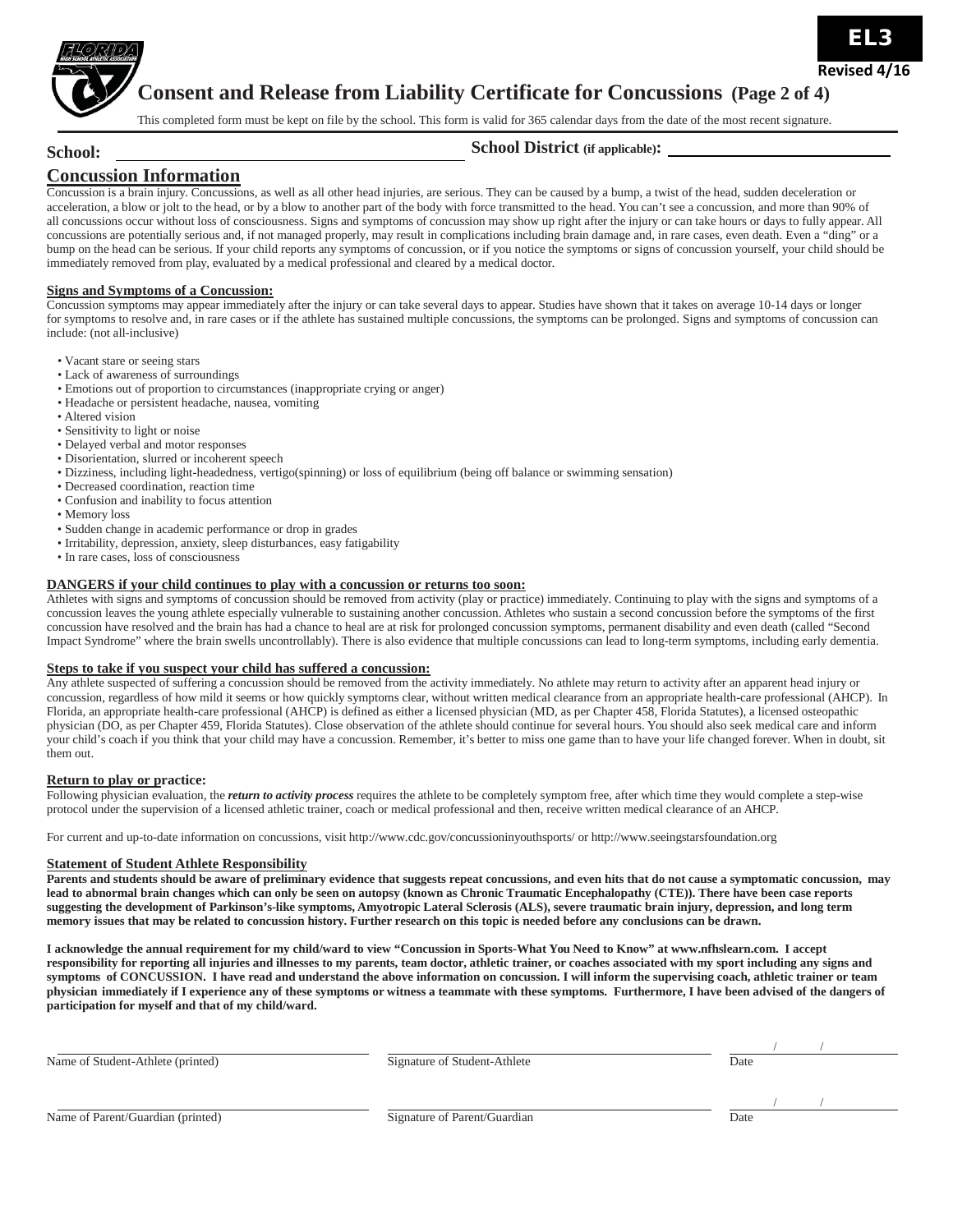

Florida High School Athletic Association Revised 04/16 **Consent and Release from Liability Certificate for**

### **Sudden Cardiac Arrest and Heat-Related Illness (Page 3 of 4)**

This completed form must be kept on file by the school. This form is valid for 365 calendar days from the date of the most recent signature.

### **School:**

### **School District (if applicable):**

### **Sudden Cardiac Arrest Information**

Sudden cardiac arrest is a leading cause of sports-related death. This policy provides procedures for educational requirements of all paid coaches and recommends added training. Sudden cardiac arrest is a condition in which the heart suddenly and unexpectedly stops beating. If this happens, blood stops flowing to the brain and other vital organs. SCA can cause death if it's not treated within minutes.

#### **Symptoms of sudden cardiac arrest include, but not limited to: sudden collapse, no pulse, no breathing.**

#### **Warning signs associated with sudden cardiac arrest include: fainting during exercise or activity, shortness of breath, racing heart rate, dizziness, chest pains, extreme fatigue.**

It is strongly recommended all coaches, whether paid or volunteer, are regularly trained in CPR and the use of an AED. Training is encouraged through agencies that provide hands-on training and offer certificates that include an expiration date.

Automatic external defibrillators (AEDs) are required at all FHSAA State Series games, tournaments and meets. The FHSAA also strongly recommends that they be available at all preseason and regular season events as well along with coaches/individuals trained in CPR.

#### **What to do if your student-athlete collapses:**

- **1. Call 911**
- **2. Send for an AED**
- **3. Begin compressions**

### **FHSAA Heat-Related Illnesses Information**

People suffer heat-related illness when their bodies cannot properly cool themselves by sweating. Sweating is the body's natural air conditioning, but when a person's body temperature rises rapidly, sweating just isn't enough. Heat-related illnesses can be serious and life threatening. Very high body temperatures may damage the brain or other vital organs, and can cause disability and even death. Heat-related illnesses and deaths are preventable.

**Heat Stroke** is the most serious heat-related illness. It happens when the body's temperature rises quickly and the body cannot cool down. Heat Stroke can cause permanent disability and death.

**Heat Exhaustion** is a milder type of heat-related illness. It usually develops after a number of days in high temperature weather and not drinking enough fluids.

**Heat Cramps** usually affect people who sweat a lot during demanding activity. Sweating reduces the body's salt and moisture and can cause painful cramps, usually in the abdomen, arms, or legs. Heat cramps may also be a symptom of heat exhaustion.

#### **Who's at Risk?**

Those at highest risk include the elderly, the very young, people with mental illness and people with chronic diseases. However, even young and healthy individuals can succumb to heat if they participate in demanding physical activities during hot weather. Other conditions that can increase your risk for heat-related illness include obesity, fever, dehydration, poor circulation, sunburn, and prescription drug or alcohol use.

**By signing this agreement, I acknowledge the annual requirement for my child/ward to view both the "Sudden Cardiac Arrest" and "Heat Illness Prevention"**  courses at [www.nfhslearn.org.](http://www.nfhslearn.org/) I acknowledge optional educational opportunities in cardiac arrest at www.nfhslearn.org. Please go to **[www.fhsaa.org/departments/health](http://www.fhsaa.org/departments/health) for further instructions to view the courses. I have been advised of the dangers of participation for myself and that of my child/ward.**

Name of Student-Athlete (printed) Bignature of Student-Athlete Date

/ /

/ /

Name of Parent/Guardian (printed) Date Signature of Parent/Guardian Date

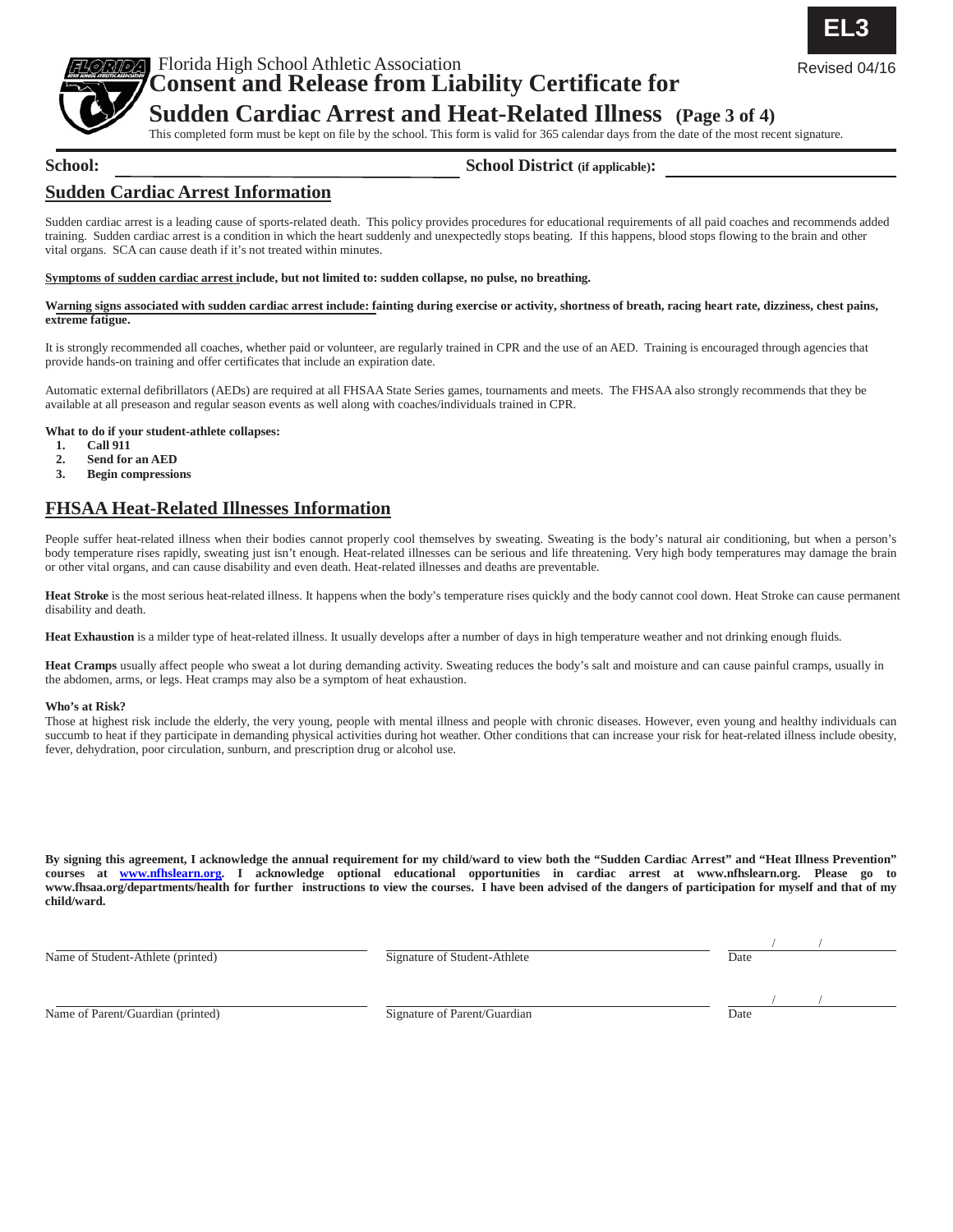

# **Consent and Release from Liability Certificate (Page <sup>4</sup> of 4)**

This completed form must be kept on file by the school. This form is valid for 365 calendar days from the date of the most recent signature.

### **Attention Student and Parent(s)/Guardian(s)**

Your school is a member of the Florida High School Athletic Association (FHSAA) and follows established rules. To be eligible to represent your school in interscholastic athletics, in an FHSAA recognized sport (i.e. bowling, competitive cheerleading, girls flag football, lacrosse, boys volleyball, water polo and girls weightlifting or sanctioned sport (i.e. baseball, basketball, cross country, tackle football, golf, soccer, fast-pitch softball, swimming

& diving, tennis, track & field, girls volleyball, boys weightlifting and wrestling), the student:

**1. This form is non-transferable**; a separate form must be completed for each different school at which a student participates.

- 2. Must be regularly enrolled and in regular attendance at your school. **If the student is a home education student or attends a charter** school or Florida Virtual School - Full time Program or a special/alternative school or certain small non-member private schools, the student must declare in writing his/her intention to participate in athletics to the school at which the student is permitted to **participate.** Home education students and students attending small non-member private schools must be approved through the use of a separate form prior to any participation. (FHSAA Bylaw 9.2, Policy 16 and Administrative Procedure 1.8)
- 3. Must attend school within 10 days of the beginning of **each semester** to be eligible during **that semester**. (FHSAA Bylaw 9.2)
- 4. Must maintain at least a cumulative 2.0 grade point average on a 4.0 unweighted scale prior to the semester in which the student wishes to participate. This GPA must include all courses taken since the student entered high school. A sixth, seventh or eighth grade student must have earned at least a 2.0 grade point average on 4.0 unweighted scale the previous semester. (FHSAA Bylaw 9.4)
- 5. Must not have graduated from any high school or its equivalent. (FHSAA Bylaw 9.4)
- 6. Must not have **enrolled in the ninth grade for the first time** more than four school years ago. If the student is a sixth, seventh or eighth grade student, the student must not participate if repeating that grade. (FHSAA Bylaw 9.5)
- 7. Must have signed permission to participate from the student's parent(s)/legal guardian(s) on a form (EL3) provided the school. (Bylaw 9.8)
- 8. Must be less than 19 years 9 months old to participate in high school; 16 years 9 months old to participate in junior high school; and 15 years 9 months old to participate in middle school, otherwise the student becomes ineligible to participate at that level. Students entering 9th grade in 2014-15 and thereafter must not turn 19 before September 1st, otherwise the student becomes ineligible to participate. (FHSAA Bylaw 9.6)
- 9. Must undergo a pre-participation physical evaluation and be certified as being physically fit for participation in interscholastic athletics (form EL2).
- 10. Must be an amateur. This means the student must not accept money, gift or donation for participating in a sport, or use a name other than his/her own when participating. (FHSAA Bylaw 9.9)
- 11. Must not participate in an all-star contest in a sport prior to completing his/her high school eligibility in that sport. (FHSAA Policy 26)
- 12. Must display good sportsmanship and follow the rules of competition **before, during and after** every contest in which the student participates. If not, the student may be suspended from participation for a period of time. (FHSAA Bylaw 7.1)
- 13. Must not provide false information to his/her school or to the FHSAA to gain eligibility. (FHSAA Bylaw 9.1)
- 14. Youth exchange, other international and immigrant students must be approved by the FHSAA office prior to any participation. Exceptions may apply. See your school's principal/athletic director. (FHSAA Policy 17)
- 15. Must refrain from hazing/bullying while a member of an athletic team or while participating in any athletic activities sponsored by or affiliated with a member school.

If the student is declared or ruled ineligible due to one or more of the FHSAA rules and regulations, the student has the right to request that the school file an appeal on behalf of the student. See the principal or athletic director for information regarding this process.

By signing this agreement, the undersigned acknowledges that the information on the Consent and Release from Liability Certificate in regards to the FHSAA's **established rules and eligibility have been read and understood.**

Name of Student-Athlete (printed) Signature of Student-Athlete Date

/ /

Name of Parent/Guardian (printed) Signature of Parent/Guardian Date

/ /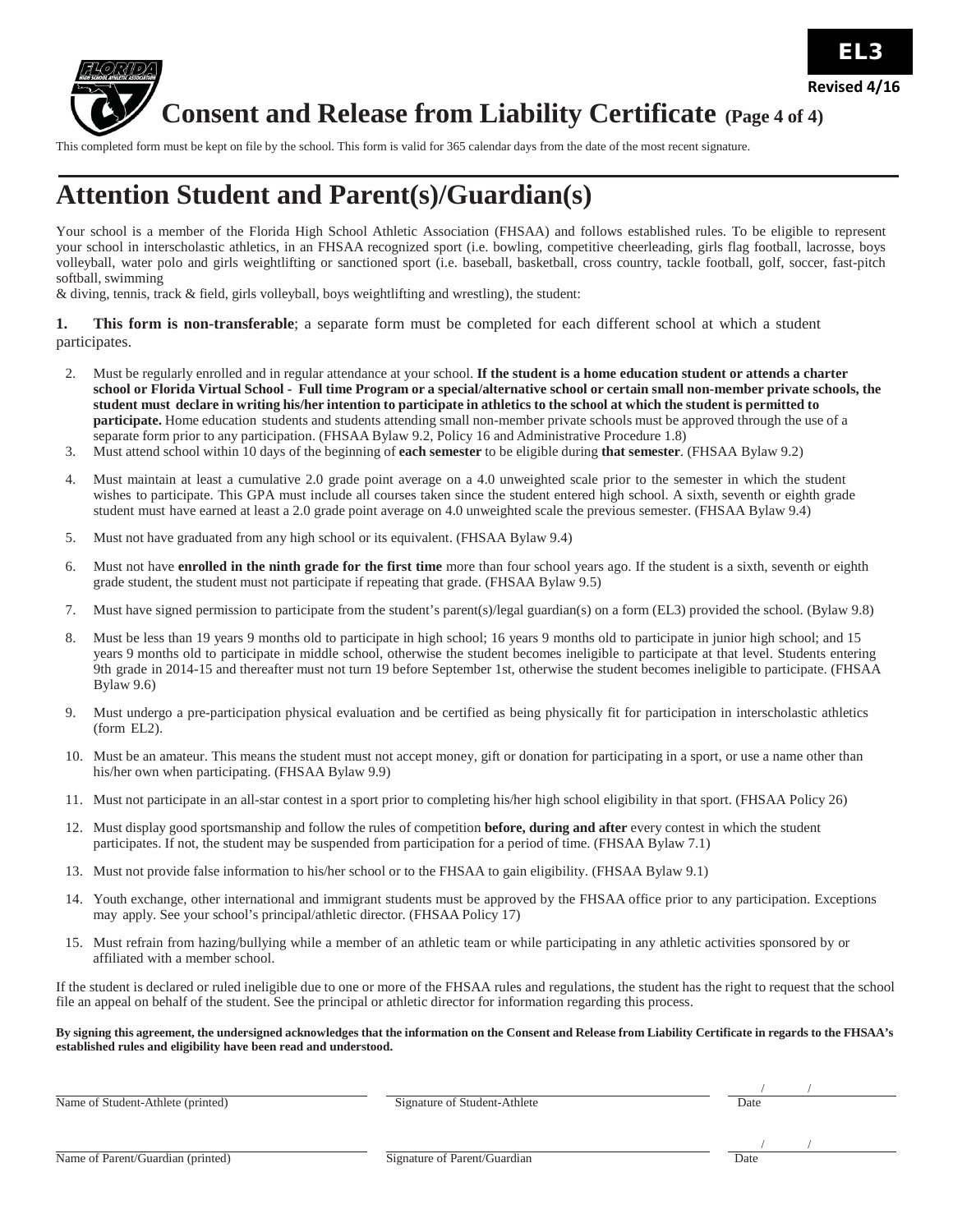### OKALOOSA COUNTY SCHOOL DISTRICT STUDENT INTERVENTION SERVICES CONSENT FOR ImPACT NEUROCOGNITIVE TESTING AND RELEASE OF INFORMATION FOR ATHLETIC PARTICIPATION IN OKALOOSA COUNTY

### **PLEASE CHECK AND COMPLETE SECTION "A" OR "B" AND SIGN AT THE BOTTOM**

\_\_\_\_\_\_\_\_\_\_\_\_\_\_\_\_\_\_\_\_\_\_\_\_\_\_\_\_\_\_\_\_\_\_\_\_\_\_\_\_\_\_\_\_\_\_\_\_\_\_\_\_\_\_\_\_\_\_\_\_\_\_\_\_\_\_\_\_\_\_\_\_\_\_\_\_\_\_\_\_\_

\_\_\_\_\_\_\_\_\_**Section A**

I give my permission for (name of child)

(Date of Birth) **the ImPACT Neurocognitive baseline concussion test administered by the Okaloosa** School District system through any of its designated employees and/or approved volunteers. I give permission for my child to provide all the information requested necessary to complete the test. I understand that my child may need to be tested more than once, depending on the validity of the testing results.

I also understand that the test results of the ImPACT Neurocognitive test may be released to my child's guidance counselor and teachers, including Principals, Athletic Coaches and trainers, and nurses for the purpose of providing temporary academic and athletic modifications if necessary for concussion management. I also consent to the release of the ImPACT testing results to any Medical Physician, who in the treatment of my concussed child, submits a request for release of medical records complaint to State and Federal guidelines.

I understand that I may revoke this consent for Neurocognitive testing at any time; however, I also understand that any release which has been made prior to my revocation and which was made in reliance upon this authorization shall not constitute a breach of my right to confidentiality.

**\_\_\_\_\_\_\_\_\_\_Section B** I **do not** give my permission for (name of child) (Date of Birth)\_\_\_\_\_\_\_\_\_\_\_\_\_\_\_\_\_\_\_ to take the ImPACT Neurocognitive baseline concussion test administered by the Okaloosa School District system.

Parent(Guardian) Signature\_\_\_\_\_\_\_\_\_\_\_\_\_\_\_\_\_\_\_\_\_\_\_\_\_\_\_\_\_\_\_\_\_\_\_\_\_\_\_\_\_\_\_\_\_\_\_\_\_\_\_\_\_\_\_\_\_\_ Date\_\_\_\_\_\_\_\_\_\_\_\_\_\_\_\_\_\_\_\_

Student Signature\_\_\_\_\_\_\_\_\_\_\_\_\_\_\_\_\_\_\_\_\_\_\_\_\_\_\_\_\_\_\_\_\_\_\_\_\_\_\_\_\_\_\_\_\_\_\_\_\_\_\_\_\_\_\_\_\_\_\_\_\_\_\_\_\_\_ Date\_\_\_\_\_\_\_\_\_\_\_\_\_\_\_\_\_\_\_\_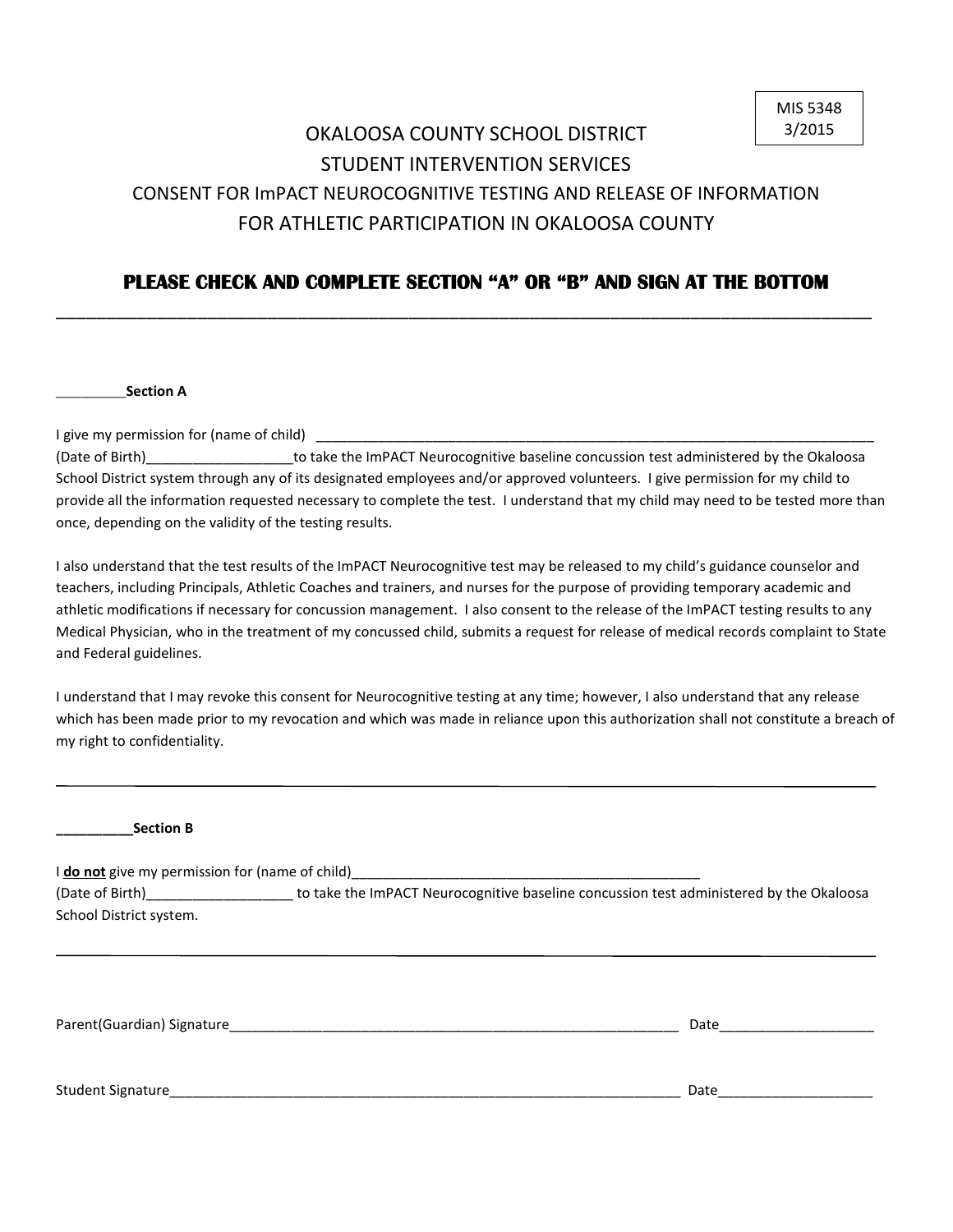

## PARENT & ATHLETE CONCUSSION INFORMATION SHEET

### **WHAT IS A CONCUSSION?**

A concussion is a type of traumatic brain injury that changes the way the brain normally works. A concussion is caused by a bump, blow, or jolt to the head or body that causes the head and brain to move quickly back and forth. Even a "ding," "getting your bell run," or what seems to be a mild bump to the head can be serious.

### **WHAT ARE THE SYMPTOMS?**

Sign and symptoms of concussion can show up right after the injury or may not appear or be noticed until days or weeks after the injury.

If an athlete reports one or more symptoms of concussion after a bump, blow or jolt to the head or body, s/he should be kept out of play the day of the injury. The athlete should only return to play with permission from a health care professional experienced in evaluating for concussion.

### **DID YOU KNOW?**

- Most concussions occur without loss of consciousness.
- Athletes who have, at any point in their lives, had a concussion have an increased risk for another concussion.
- Young children and teens are more likely to get a concussion and take longer to recover than adults.

### **SYMPTOMS REPORTED BY ATHLETE:**

- Headache or "pressure" in head
- Nausea or vomiting
- Balance problems or dizziness
- Double or blurry vision
- Sensitivity to noise
- Sensitivity to light
- Feeling sluggish, hazy, foggy, or groggy
- Concentration or memory problems
- **Confusion**
- Just not "feeling right" or felling down

### **SIGNS OBSERVED BY COACHING STAFF:**

- Appears dazed or stunned
- Is confused about assignment or position
- Forgets an instruction
- Is unsure of game, score, or opponent
- Moves clumsily
- Answers questions slowly
- Loses consciousness (even briefly)
- Shows mood, behavior, or personality changes
- Can't recall events prior to hit or fall
- Can't recall events after hit or fall